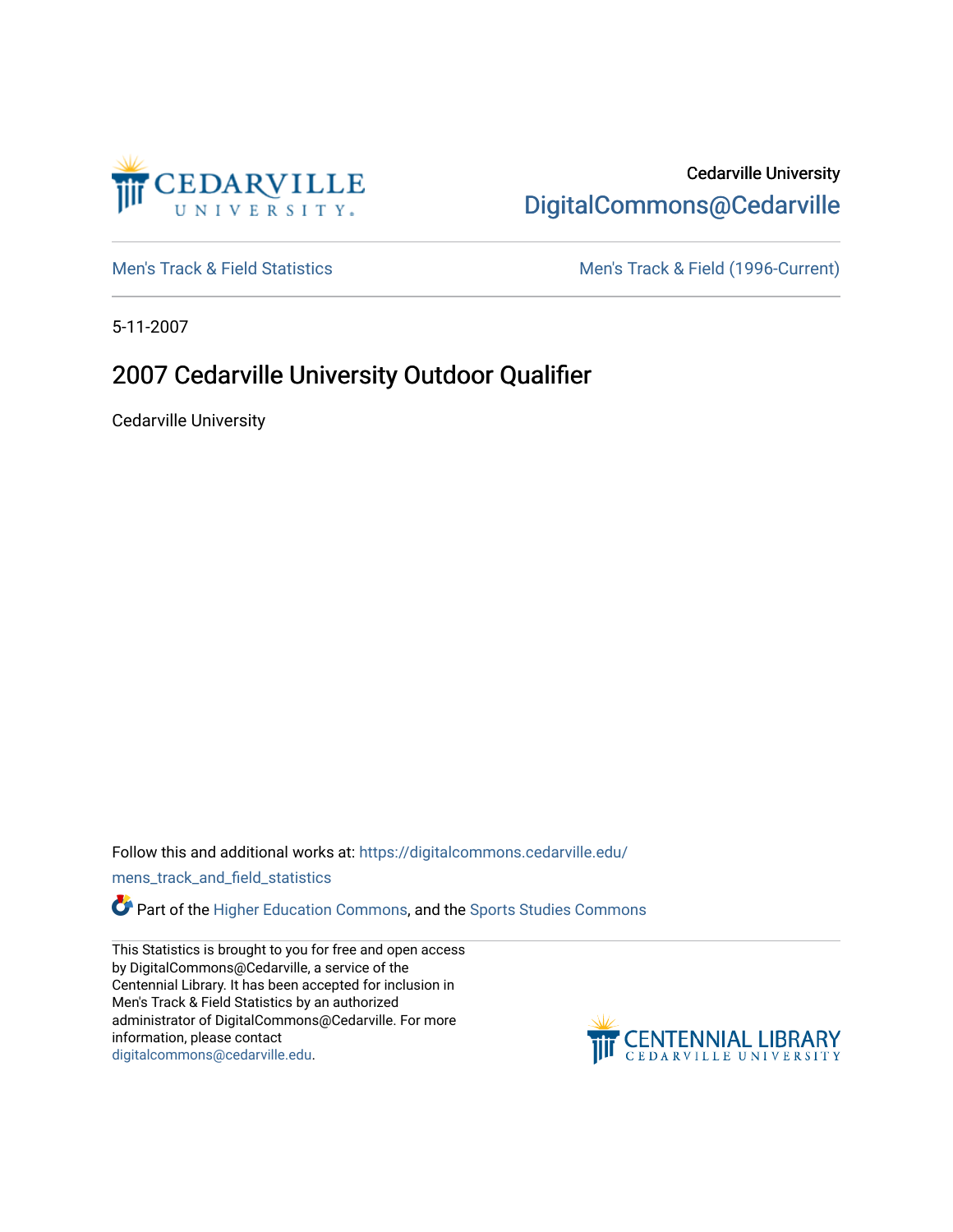## **Cedarville University Outdoor Qualifier presented by Ohio Army National Guard**

## **Friday, May 11, 2007 Y cllow Jacket Track** & **Field Complex** - **Cedarville, OH**

| Men 100 Meter Dash |                                                                   |                                 |                |                  |                |
|--------------------|-------------------------------------------------------------------|---------------------------------|----------------|------------------|----------------|
|                    |                                                                   |                                 |                |                  |                |
|                    | Track Record: # 10.68 4/16/2004 Kirk Hawkins, Central State Univ. |                                 |                |                  |                |
|                    | Name                                                              | Year School                     | Finals Wind H# |                  |                |
|                    |                                                                   |                                 |                |                  |                |
|                    | 1 Conway, Justin                                                  | Cincinnati                      | 10.04          | $1.3 \quad 3$    |                |
|                    | 2 Citizen, Nicholas                                               | Berea                           | 10.85          | 1.3 <sup>3</sup> |                |
|                    | 3 Tackett, Anthony                                                | Notre Dame Colle                | 10.87          | $1.3 - 3$        |                |
|                    | 4 Ball, Zachary                                                   | Tiffin                          | 10.98          | $1.3 - 3$        |                |
|                    | 5 Smith, Travis                                                   | Cedarville                      | 11.82          | 0.7              | $\mathbf{1}$   |
|                    | 6 Anderson, Carl                                                  | Bowling Green TC                | 11.03          | 0.7              | 1              |
|                    | 7 Lockett, Jason                                                  | Notre Dame Colle                | 12.04          | 0.7              | ı              |
|                    | -- Anderson, Zach                                                 | Unattached                      | NT             | NWI              | 2              |
|                    | -- Scott, Jason                                                   | Cedarville                      | NT             | NWI              | $\overline{z}$ |
|                    | -- Laing, Lamont                                                  | Taylor                          | NΤ             | NWI              | $\overline{2}$ |
|                    | -- Perry, Josh                                                    | Rio Grande                      | NT             | NWI              | 2              |
|                    | -- Miller, Phil                                                   | Berea                           | NT             | NWI              | 2              |
|                    | -- Bruce, Brian                                                   | Notre Dame Colle                | NT             | NWI              | 2              |
|                    | -- Croom, David                                                   | Rio Grande                      | NT             | NWI              | 2              |
|                    |                                                                   |                                 |                |                  |                |
|                    | Men 200 Meter Dash                                                |                                 |                |                  |                |
|                    |                                                                   |                                 |                |                  |                |
|                    | Track Record: # 21.96 4/21/2006 Thomas Nims, Tiffin University    |                                 |                |                  |                |
|                    | Name                                                              | Year School                     | Finals Wind H# |                  |                |
|                    |                                                                   |                                 |                |                  |                |
|                    | 1 Conway, Justin                                                  | Cincinnati                      | 21.45#         | NWI              | - 4            |
|                    | 2 Perry, Josh                                                     | Rio Grande                      | 21.52#         | NWI              | 4              |
|                    | 3 Ball, Zachary                                                   | Tiffin                          | 22.02          | NWI              | 4              |
|                    | 4 Woodfork, Chris                                                 | Notre Dame Colle                | 22.10          | NWI              | $\frac{4}{1}$  |
|                    | 5 Citizen, Nicholas                                               | Berea                           | 22.21          | NWI 3            |                |
|                    | 6 Baston, Brandon                                                 | Rio Grande                      | 22.39          | NWI              | $\overline{3}$ |
|                    | 7 Wilson-Brown, Charles                                           | Notre Dame Colle                | 22.72          | NWI              | 4              |
|                    | 8 Anderson, Carl                                                  | Bowling Green TC                | 22.73          | NWI              | 3              |
|                    | 9 Bruce, Brian                                                    | Notre Dame Colle                | 22.79          | NWI              | 3              |
|                    | 10 Anderson, Zach                                                 | Unattached                      | 22.91          | NWI              | 4              |
|                    | 11 Moore, Allen                                                   | Cincinnati                      | 23.08          | NWI              | 2              |
|                    | 12 Croom, David                                                   | Rio Grande                      | 23.13          | NWI              | 3              |
|                    | 13 Lockett, Jason                                                 | Notre Dame Colle                | 23.20          | NWI              | 1              |
|                    | 14 Lill, Jon                                                      | Bowling Green TC                | 23.34          | NWI              | $\overline{z}$ |
|                    | 15 Holden, Kareem                                                 | Berea                           | 23.74          | NWI 1            |                |
|                    | 16 Gruenberg, Stephen                                             | Cedarville                      | 23.99          | NWI              | 2              |
|                    | 17 Groman, Kurt                                                   | Cedarville                      | 24.21          | NWI              | 2              |
|                    | 18 Smith, Travis                                                  | Cedarville                      | 24.71          | NWI              | ı              |
|                    | 19 Greathouse, John                                               | Tiffin                          | 25.22          | NWI              | Э              |
|                    |                                                                   |                                 |                |                  | Э              |
|                    |                                                                   |                                 |                |                  |                |
|                    | -- Rayford, Brandon                                               | Berea                           | DNF            | NWI              |                |
|                    |                                                                   |                                 |                |                  |                |
|                    | Men 400 Meter Dash                                                |                                 |                |                  |                |
|                    | Track Record: # 49.00 3/31/2007                                   | Josh Perry, Univ. of Rio Grande |                |                  |                |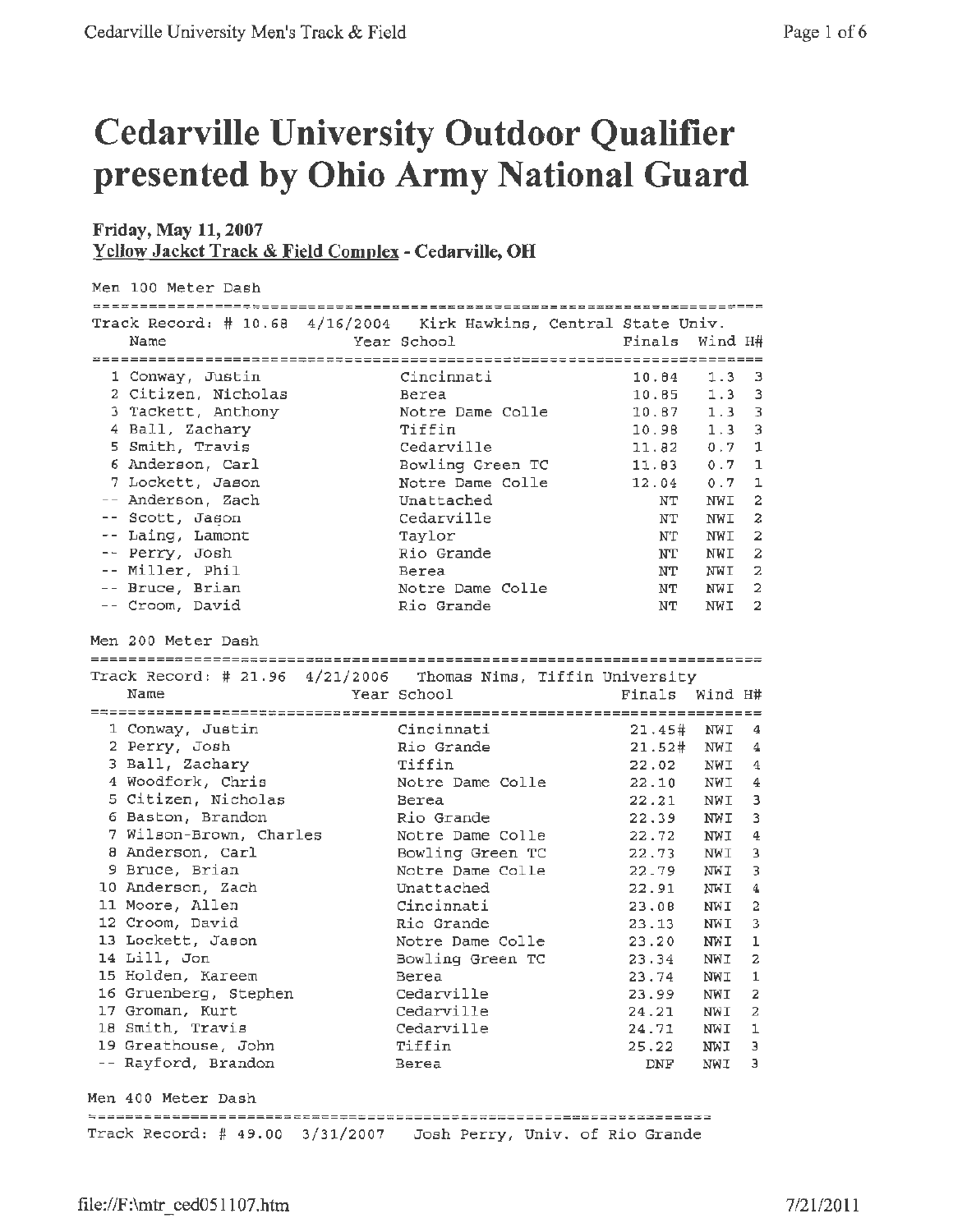Name Year school Finals **H#**  1 North, Shandon Bluffton 49.27 3 <sup>2</sup>Osborn, Nathan Ohio Wesleyan 49.96 <sup>3</sup> 3 Johnson, Chad Tiffin 50.23 3 **<sup>4</sup>**Baston, Brandon Rio Grande 51.17 2 5 Carlson, James Tiffin 51.86 2 6 Winner, Austin Unattached 53.78 1 7 Lill, Jon Bowling Green **TC** 54. 96 1 8 Flournoy, Anthony Indianapolis 56.50 3 9 Trute, Ben 1:06.81 1 Men 800 Meter Dash ::==========-------------------------:================---------- Track Record:# 1:51.33 4/21/2006 Julius Rone, Roberts Wesleyan College Name **Year School** Finals 1 Roberts, Daniel **1:53.16** Cedarville 1:53.16 <sup>2</sup>Stoppelwerth, Adam Northern Kentuck 1:55.36 3 Saunders, Josh Cedarville 1:57.45 <sup>4</sup>Soto, Luis Berea 1:58.94 <sup>5</sup>Eckhardt, Pat Indiana Wesleyan 2:02.52 6 Groman, Kurt Cedarville 2:04.36 7 Pettigrew, Allen 1988 Northern Kentuck 2:07.07 Men 1500 Meter Run Track Record:# 3:49.92 4/21/2006 Julius Rona, Roberts Wesleyan College Name Year School Finals 1 Kuhn, Kevin Cedarville 3:57.70 2 Brooker, Jud Cedarville 3:58.16 <sup>3</sup>Neuman, Brad Cincinnati 4:03.78 4 Mehl, Corey Charleston 4:04.91 5 Evans, Willie Cincinnati 4:06.57 Men 3000 Meter Run Name Year School Finals l Soto, Luis Berea 9:46.33 Men 5000 Meter Run Track Record: # 14:52.32 4/21/2006 Leo Kormanik, Malone college Name **Year School** Finals 1 Morgan, Tommy Cincinnati 16:03.91 2 Baker, Trey 16:19.92 3 Pabody, Michael Taylor 16:30.54 4 Marchi, Antonio **16:48.66** 5 Shroyer, Ben Unattached 17:29.75 <sup>6</sup>Winker, Paul Berea 17:30.94 7 Wilder, Jarrod Berea 17:49.75 Men 5000 Meter Race Walk Track Record: # 20:28.25 3/31/2007 Matt Boyles, Miami valley TC Name **Year School** Finals *;:============================================================~=*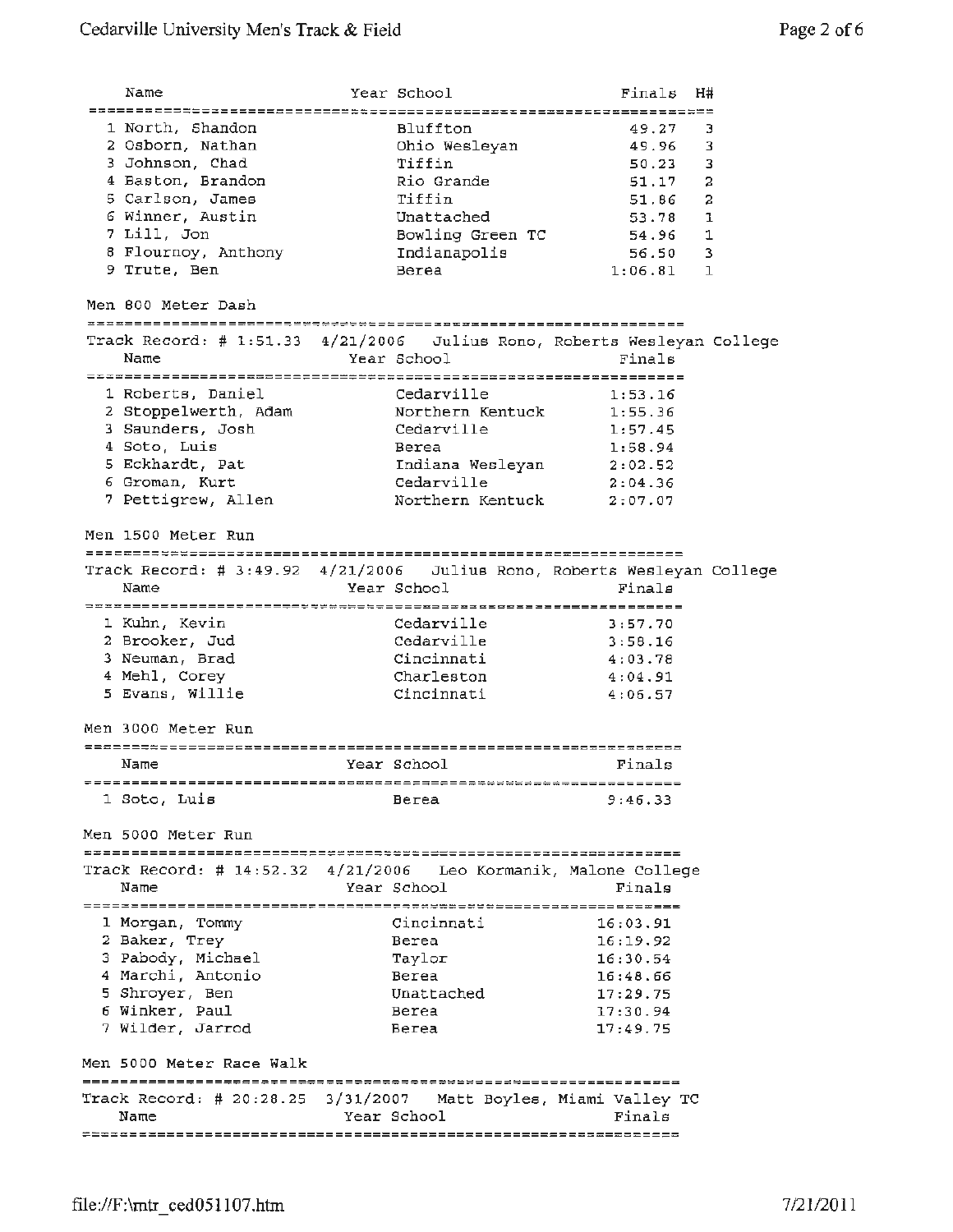| 1 Roschinksy, Christoph                                                                                  | Unattached                                    | 23:31.12        |                |
|----------------------------------------------------------------------------------------------------------|-----------------------------------------------|-----------------|----------------|
| 2 Boyles, Matt                                                                                           | Miami Valley TC                               | 23:31.13        |                |
| 3 Johnson, Douglas                                                                                       | Kentucky Racers                               | 25:40.48        |                |
| 4 Shaffer, Patrick                                                                                       | Unattached                                    | 28:07.04        |                |
| 5 Montenaro, Josh                                                                                        | Tiffin                                        | 30:34.93        |                |
| 6 Kohler, Johnny                                                                                         | Berea                                         | 32:37.27        |                |
| 7 Trute, Ben                                                                                             | Berea                                         | 33:22.39        |                |
| -- Cole, Gabriel                                                                                         | Berea                                         | DQ              |                |
|                                                                                                          |                                               |                 |                |
| Men 110 Meter Hurdles                                                                                    |                                               |                 |                |
|                                                                                                          |                                               |                 |                |
| Track Record: # 14.21 3/31/2007 Andre English, Unattached                                                |                                               |                 |                |
| Name                                                                                                     | Year School                                   | Finals          | Wind H#        |
|                                                                                                          |                                               |                 |                |
| 1 Greathouse, John                                                                                       | Tiffin                                        | 14.98           | 1.7<br>-2      |
| 2 Bundenthal, Ryan                                                                                       | Cedarville                                    | $15.10$ $1.7$ 2 |                |
| 3 Bowling, Jeff                                                                                          | Berea                                         | 15.70 1.7 2     |                |
| 4 Tress, Brandon                                                                                         | Cedarville                                    | 15.87           | $1.1 \quad 1$  |
| 5 Eckert, Joe                                                                                            | Berea                                         | $16.77$ 1.1     | ı              |
| Men 400 Meter Hurdles                                                                                    |                                               |                 |                |
|                                                                                                          |                                               |                 |                |
| Track Record: # 51.89 4/16/2004 Derrick Williams, Central State Univ.                                    |                                               |                 |                |
| Name                                                                                                     | Year School                                   | Finals          | Η#             |
|                                                                                                          |                                               |                 |                |
| 1 Asher, Dan                                                                                             | Indianapolis                                  | 52.38           | 2              |
| 2 Cohee, Elliot                                                                                          | Indianapolis                                  | 54.19           | 2              |
| 3 Bundenthal, Ryan                                                                                       | Cedarville                                    | 54.33           | 2              |
| 4 Voss, David                                                                                            | Taylor                                        | 54.82           | $\overline{2}$ |
| 5 Osborn, Preston                                                                                        | Ohio Wesleyan                                 | 55.03           | $\overline{2}$ |
| 6 Tress, Brandon                                                                                         | Cedarville                                    | 56.22           | $\mathbf 1$    |
| 7 Roberts, Adam                                                                                          | Wittenberg                                    | 56.85           | $\overline{a}$ |
| 8 Moore, Allen                                                                                           | Cincinnati                                    | 57.90           | 2              |
| 9 Eckert, Joe                                                                                            | Berea                                         | 1:00.98         | 1              |
|                                                                                                          |                                               |                 |                |
| Men 3000 Meter Steeplechase                                                                              |                                               |                 |                |
|                                                                                                          |                                               |                 |                |
| Track Record: # 9:28.26 4/21/2006 Kevin Hall, Cedarville University                                      |                                               |                 |                |
| Name                                                                                                     | Year School                                   | Finals Points   |                |
|                                                                                                          |                                               |                 |                |
| 1 Schwarz, Kevin                                                                                         | Cincinnati                                    | 9:01.47#        |                |
| 2 Adams, David                                                                                           | Cincinnati                                    | 9:28.43         |                |
| 3 Keckeis, Bill                                                                                          | Cincinnati                                    | 9:40.16         |                |
| 4 Robertson, Tom                                                                                         | Taylor                                        | 9:40.87         |                |
| Men 4x100 Meter Relay                                                                                    |                                               |                 |                |
| ________________________________<br>Track Record: # 42.52 3/31/2007 Morehead State, Morehead State Univ. |                                               |                 |                |
|                                                                                                          | J. Brown, T. Chisley, H. Denbow, M.Henley III |                 |                |
| School                                                                                                   |                                               | Finals          |                |
|                                                                                                          |                                               |                 |                |
| 1 Notre Dame College<br>'A'                                                                              |                                               | 42.09#          |                |
| 2 Berea College                                                                                          |                                               | 42.69           |                |
| י בי                                                                                                     |                                               |                 |                |
| 1) Holden, Kareem                                                                                        | 2) Hardrick, Darrius                          |                 |                |
| 3) Rayford, Brandon                                                                                      | 4) Citizen, Nicholas                          |                 |                |
| 3 Cedarville University 'A'                                                                              |                                               | 42.71           |                |
| 1) Bundenthal, Ryan                                                                                      | 2) Sawin, Jimmy                               |                 |                |
| 3) Scott, Jason                                                                                          | 4) Starr, Samuel                              |                 |                |

Men 4x400 Meter Relay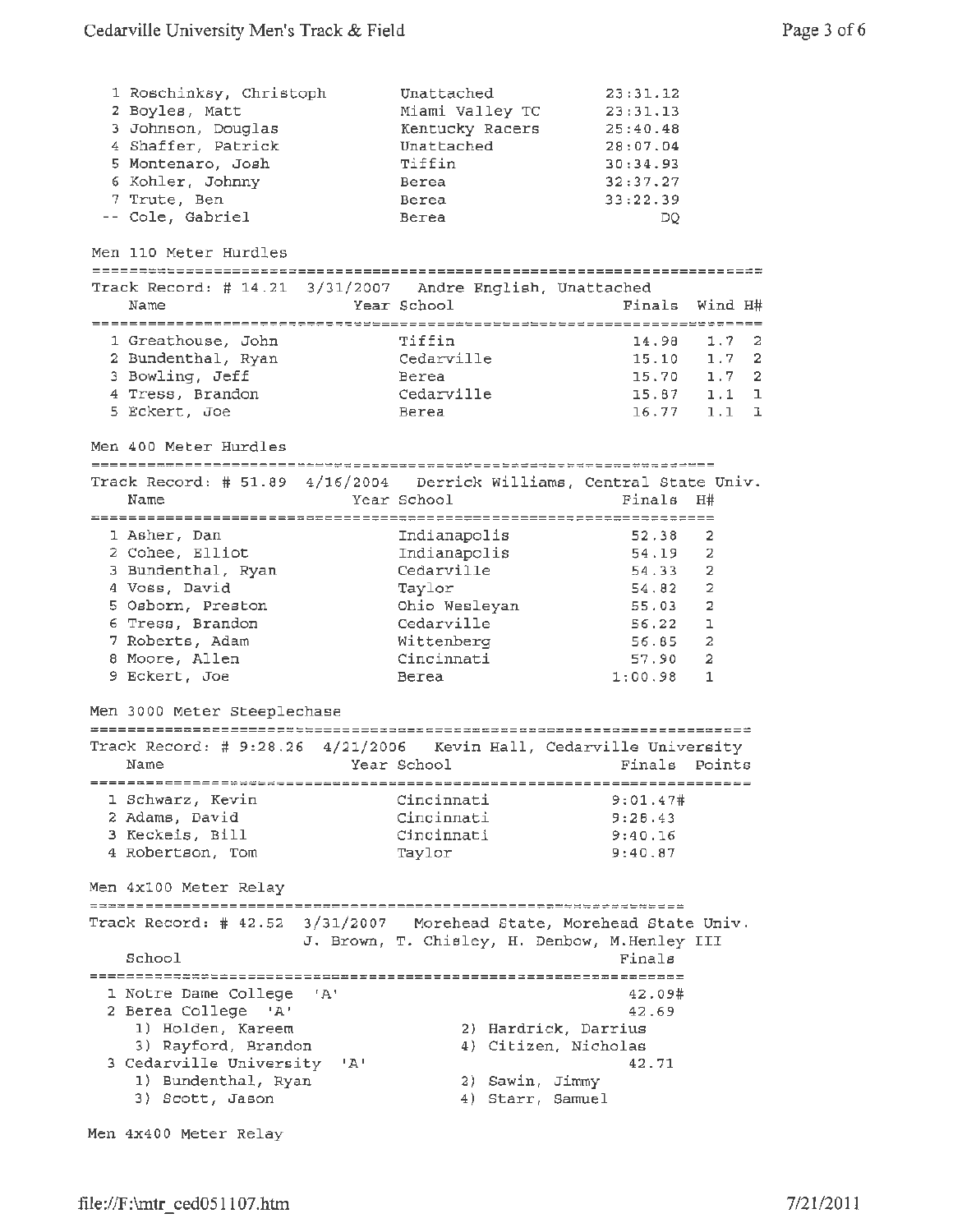Track Record: # 3:20.40 4/21/2006 Tiffin Univ., Tiffin University M. Ballistrea, P Manders, M. Small, J. Smith School Finals **1** Ohio Wesleyan 'A' 3:19.75# 1) Malaniak, Dain 2) Osborn, Preston 3) Sampson, Doug 4) Osborn, Nathan <sup>2</sup>Cedarville University 'A' 3:27.87 Men High Jump Track Record:# 6-06 3/25/2005 Joel Smith, Cedarville University Name **Year School** Finals 1 Roberts, Lee Findlay 2.0Bm 6-09.75 2 Fitch, Brandon Cincinnati 2.02m 6-07.50 2 Sawin, Jimmy Cedarville 2.02m 6-07.50 <sup>2</sup>Smith, Andrew Cincinnati 2.02m 6-07.50 5 Short, Ryan unattached 1.92m 6-03.50 e envery s<sub>in</sub> and the contractions of the contractions of the contraction of the contraction of the contraction of the Berea of the 1.87m 6-01.50 contraction of the contraction of the Berea of the contraction of the contr 6 Newton, Brett Berea 1.87m 6-01.50 Men Pole Vault Track Record: # 16-08 3/31/2007 Jason Scott, Cedarville University Name **Name School Finals** 1 Scott, Jason Cedarville 16-07.00 5.05m <sup>2</sup>Smith, Chris Unattached 16-01.00 4.90m 3 Mozena, Brian Ashland 15-05.00 4.69m <sup>3</sup>Haber, Ben Unattached 15-05.00 4.69m 3 Ray, Jordan Ashland 15-05.00 4.69m 3 Boley, Kyle Indiana Wesleyan 15-05.00 4.69m 3 Jones, Mitch Taylor 15-05.00 4.69m e control control control control control control control control control control control control control control control control control control control control control control control control control control control cont e experience and the contract of the contract of the second intervals of the contract of the contract of the contract of the contract of the contract of the contract of the contract of the contract of the contract of the c <sup>8</sup>Smith, Jon Ohio Wesleyan 14-06.00 4.41m 11 McKibben, Ryan Findlay 14-00.00 4.26m 11 Tornifolio, Michael Ohio Wesleyan 14-00.00 4.26m 11 Ehrman, Chris Findlay 14-00.00 4.26m 14 Robinson, Bryce Unattached 12-06.00 3.81m 14 Brooks, Mark Berea 12-06.00 3.81m 14 Borsman, Ben Berea 12-06.00 3.81m Miller, Phil Berea NH mattern, Justin (1989)<br>Mattern, Justin (1989) Alumni (1989) NH Day, Alec Berea NH Tierney, Dan MH Ashland NH Gossard, Tim Findlay Findlay NH Mattern, Jason NH Alumni NH Verdi, Nick ashland NH Men Long Jump =======================================================================;===-~~~ Track Record:# 23-00.50 4/22/2006 Thomas Nims, Tiffin University Name Year School Finals Wind *~;=====================================================================~~~=====*  1.7 20-08,00 1 Holden, Kareem Berea 6.30m <sup>2</sup>Eckert, Joe 4.0 20-00.25 Berea 6.10m Indianapolis 6.06m 0.3 19-10.75 3 Austin, Derek

1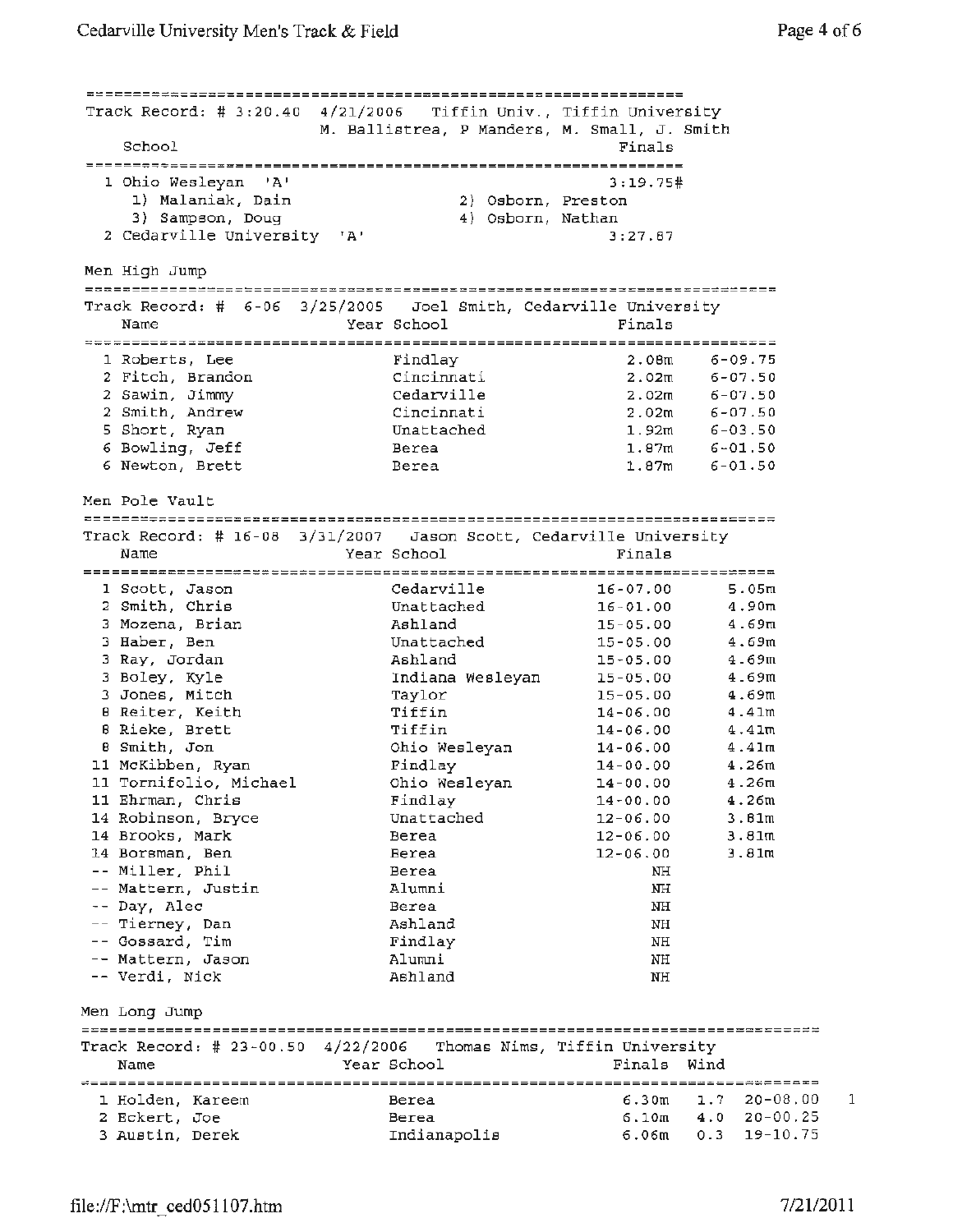| 4 Gruenberg, Stephen                                                   | Cedarville                         | 6.04 <sub>m</sub> | $3.6$ 19-09.75       |
|------------------------------------------------------------------------|------------------------------------|-------------------|----------------------|
| 5 Mudd, Jesse                                                          | Berea                              | 5.83m             | $2.4$ 19-01.50       |
| 6 Smith, Travis                                                        | Cedarville                         | 5.56m             | $2.2 \quad 18-03.00$ |
| -- Nims, Thomas                                                        | Tiffin                             | ND                | NWI                  |
|                                                                        |                                    |                   |                      |
| Men Triple Jump                                                        |                                    |                   |                      |
| Track Record: # 46-03.50 4/21/2006 Ryan Speakes, Tiffin University     |                                    |                   |                      |
| Name                                                                   | Year School                        | Finals Wind       |                      |
|                                                                        |                                    |                   |                      |
| 1 Holden, Kareem                                                       | Berea                              | 13.63m            | NWT 44-08.75         |
| 2 Usher, Thomas                                                        | Berea                              | $12.99$ m         | NWI 42-07.50         |
| 3 Smith, Travis                                                        | Cedarville                         | 12.65m            | NWI 41-06.00         |
|                                                                        |                                    |                   |                      |
| Men Shot Put                                                           |                                    |                   |                      |
| ======================================                                 | ---------------------------------- |                   |                      |
| Track Record: # 51-06 4/21/2006 Nick Kahanic, Roberts Wesleyan College |                                    |                   |                      |
| Name                                                                   | Year School                        | Finals            |                      |
|                                                                        |                                    |                   |                      |
| 1 Longsworth, Adam                                                     | St. Francis                        | 16.63m            | $54 - 06.75$         |
| 2 Michaud, Ben                                                         | Cedarville                         | 16.38m            | $53 - 09.00$         |
| 3 Mcgrady, Carlton                                                     | Findlay                            | 16.12m            | $52 - 10.75$         |
| 4 Henning, Neil                                                        | Cedarville                         | 15.48m            | $50 - 09.50$         |
| 5 Martin, John                                                         | Cincinnati                         | 15.29m            | $50 - 02.00$         |
| 6 LaVine, Travis                                                       | Bethel                             | 15.11m            | $49 - 07.00$         |
| 7 Hill, Chris                                                          | Cincinnati                         | 14.76m            | $48 - 05.25$         |
| 8 Flynn, Ryan                                                          | Cincinnati                         | 14.56m            | $47 - 09.25$         |
| 9 Salamon, Justin                                                      | Unattached                         | 14.49m            | $47 - 06.50$         |
| 10 Fishback, Josh                                                      | Cincinnati                         | 13.86m            | $45 - 05.75$         |
| 11 Hardesty, Bryan                                                     | Cincinnati                         | 13.11m            | $43 - 00.25$         |
| 12 Barber, Chris                                                       | Denison                            | 12,97m            | $42 - 06.75$         |
| 13 Greene, Devon                                                       | Cincinnati                         | 12.25m            | $40 - 02.25$         |
| 14 Eller, Tommy                                                        | Berea                              | 11.68m            | $38 - 04.00$         |
| -- Bowman, John                                                        | Indiana Wesleyan                   | ND.               |                      |
| -- Lewis, Cameron                                                      | Tiffin                             | ND.               |                      |
| Men Discus Throw                                                       |                                    |                   |                      |
|                                                                        |                                    |                   |                      |
| Track Record: $\#$ 166-09 4/16/2004                                    | Ray Weisenbarger, Malone College   |                   |                      |
| Name                                                                   | Year School                        | Finals            |                      |
|                                                                        |                                    |                   |                      |
| 1 Bowman, John                                                         | Indiana Wesleyan                   | 51.62m            | 169-04               |
| 2 Hanson, Chad                                                         | Cincinnati                         | 48.46m            | 159-00               |
| 3 Longsworth, Adam                                                     | St. Francis                        | 47.86m            | $157 - 00$           |
| 4 Nash, Andrew                                                         | Berea                              | 46.82m            | 153-07               |
| 5 Shaw, Chris                                                          | Earlham                            | 46.60m            | $152 - 11$           |
|                                                                        |                                    |                   |                      |
| 6 Cowan, Drew                                                          | Taylor                             | 46.18m            | 151-06               |
| 7 Hardesty, Bryan                                                      | Cincinnati                         | 45.56m            | 149-06               |
| 8 Henning, Neil                                                        | Cedarville                         | 43.28m            | 142-00               |
| 9 Elmore, Sam                                                          | Taylor                             | 42.83m            | $140 - 06$           |
| 10 Mcgrady, Carlton                                                    | Findlay                            | 41.19m            | 135-02               |
| 11 Fishback, Josh                                                      | Cincinnati                         | 40.47m            | 132-09               |
| 12 Eric, James                                                         | Findlay                            | 39.66m            | $130 - 01$           |
| 13 Salamon, Justin                                                     | Unattached                         | 39.46m            | $129 - 05$           |
| 14 Hill, Chris                                                         | Cincinnati                         | 38.95m            | $127 - 09$           |
| 15 Newton, Brice                                                       | Berea                              | 38.36m            | $125 - 10$           |
| 16 Lewis, Cameron                                                      | Tiffin                             | 37.74m            | $123 - 10$           |
| 17 Greene, Devon                                                       | Cincinnati                         | 36.68m            | $120 - 04$           |
| 18 Davis, Bronson                                                      | Berea                              | 36.66m            | $120 - 03$           |
| 19 Barber, Chris                                                       | Denison                            | 36.19m            | 118-09               |